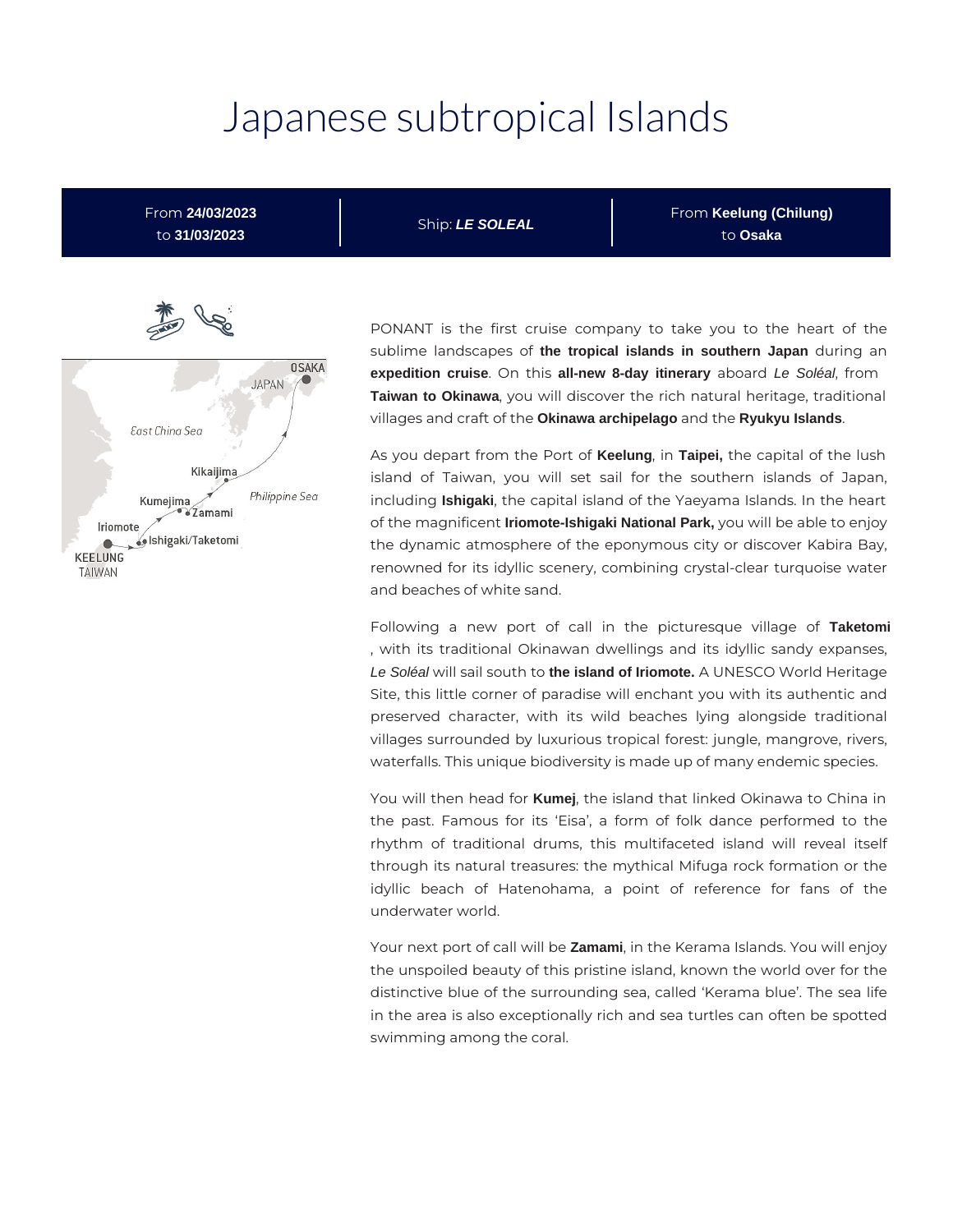Le Soléal will sail to the coral island of **Kikai**. You will be fascinated by this enchanting island with beautiful beaches and turquoise waters. Its lush seabed and biodiversity will allow you to enjoy a captivating exploration.

You will disembark in **Osaka**, a modern, forward-looking city, in the heart of the Japanese archipelago.



The information in this document is valid as of 06/07/2022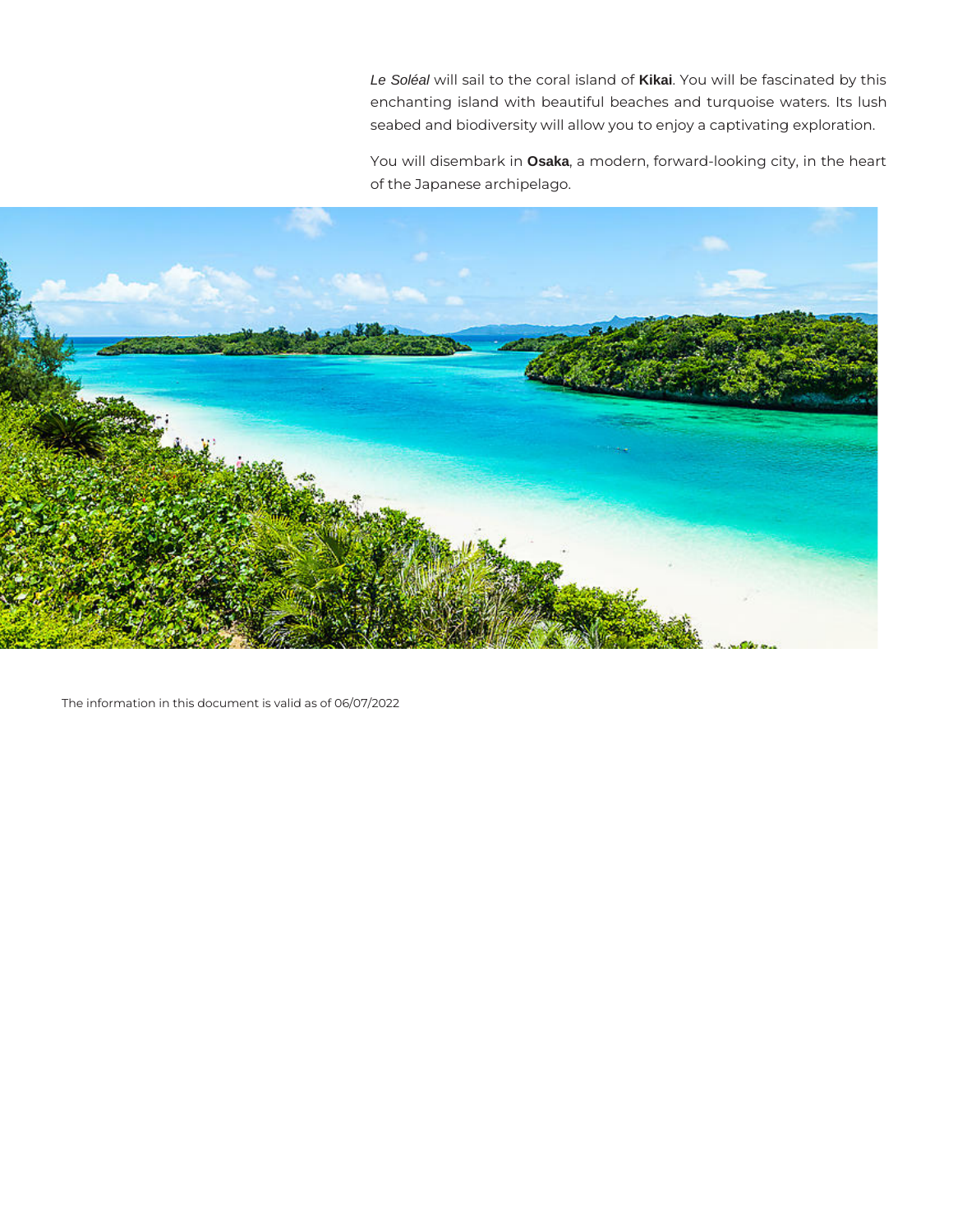# Japanese subtropical Islands **YOUR STOPOVERS :**

### **KEELUNG (CHILUNG)**

Embarkation 24/03/2023 from 16:00 to 17:00 Departure 24/03/2023 at 18:00

On the north-east tip of **Taiwan,** the harbour city of **Keelung** stands on one of the most beautiful coasts on the island. Nearby is the spectacular natural park of **Yehliu,** famed for its striking rock formations. It's easy to tour the city's historical sites on trails that cross the lush green hills surrounding the harbour from Chung Cheng Park to Fort Ershawan, you can enjoy superb views of Keelung and the coastline. But the main attraction is the **Miaokou night market,** where you can taste some typically Taiwanese culinary delights.

#### **ISHIGAKI**

Arrival 25/03/2023 Departure 25/03/2023

Located to the south of the main island of the **Yaeyama archipelago**, **Ishigaki** boasts all the aspects of an authentic **piece of paradise**. You've guessed it, you don't come here for its skyscrapers but for its pure emerald waters and idyllic beaches. The waters off Shiraho, on the island's south-west coast, have one of the largest areas of blue coral in the world.

#### **TAKETOMIJIMA**

Arrival 26/03/2023 Departure 26/03/2023

Off the coast of the Okinawa Prefecture, Taketomi Island (Taketomijima) is fascinating for its traditional character, preserved in a beautiful, lush setting. Like its big sisters, Ishigaki and Kuroshima, this island in the Yaeyama archipelago is the ideal destination for an immersion in typical landscapes and the insular way of life of the former Ryukyu Kingdom. Here, time seems to have stood still. There are very few cars about; bicycles and carriages drawn by imposing oxen remain the only means of transport. This is an ideal opportunity to wander through the picturesque streets lined with traditional dwellings with red-tiled roofs and lion-shaped shisa statues placed in front of the vast majority of houses to keep evil spirits at bay.

## **IRIOMOTEJIMA**

Arrival 26/03/2023 Departure 26/03/2023

Nestled in the very heart of the Yaeyama archipelago, **Iriomote Island** conjures visions of a hidden paradise. With 90% of the island covered by **thick jungle**, crossed by **rivers and impressive mangrove forests,** Iriomote is an ideal destination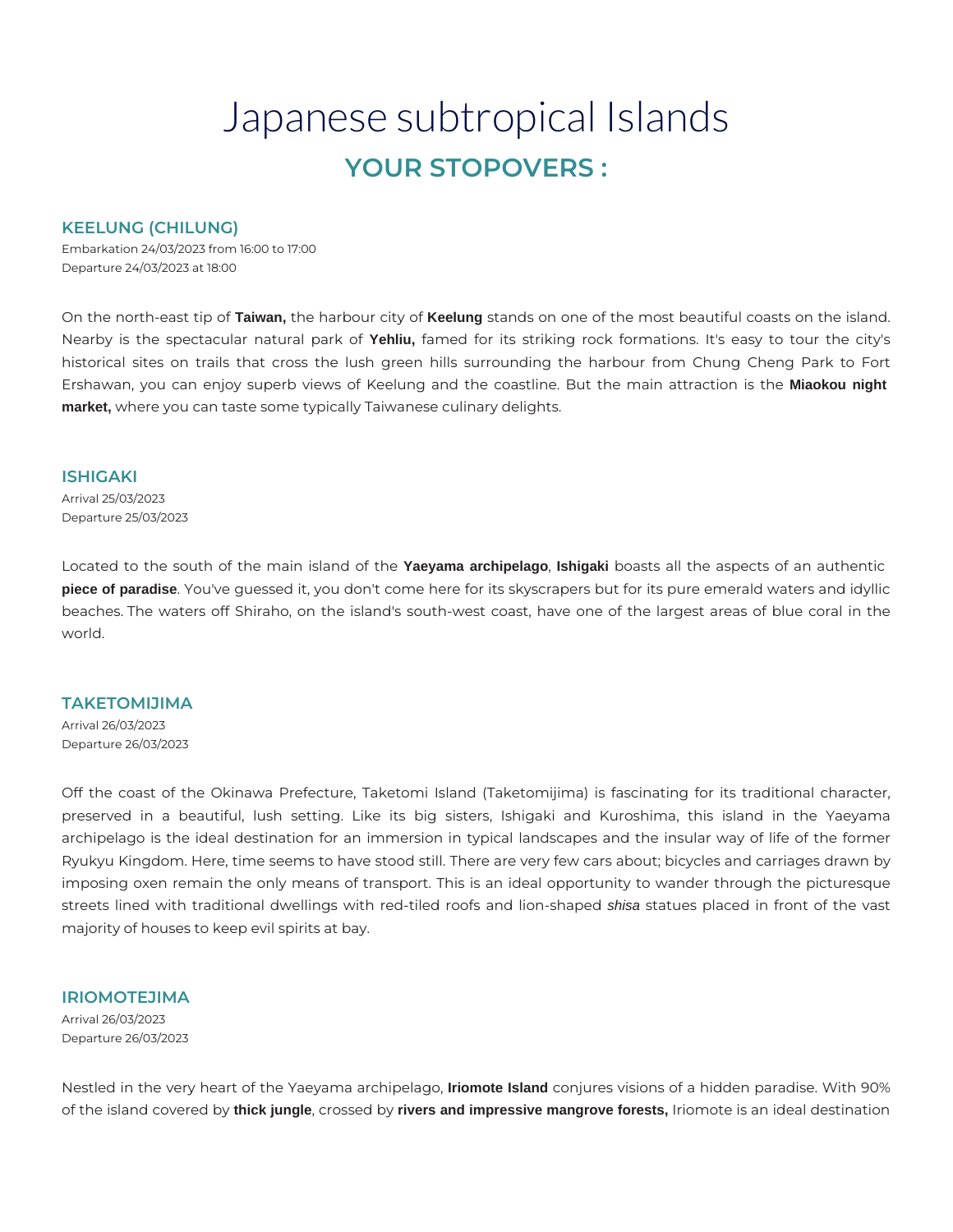for fans of large preserved spaces. With exceptional fauna and flora, this lush jewel is home to many endemic species: you may be lucky enough to get to glimpse an **Iriomote cat or a crested serpent eagle**. During this port of call, you will also have the possibility of admiring the captivating underwater world during a free diving session or contemplating this lush jungle close up on a cruise along the calm waters of the island's rivers.

**KUMEJIMA**  Arrival 27/03/2023 Departure 27/03/2023

Located 90 km (56 miles) to the south-west of **Okinawa Honto**, **Kumejima** is a multifaceted island home to natural treasures. **Hatenohama**, a stunning 7 km-long (4.3 miles) fine-sand beach, promises wonderful carefree moments discovering the exceptional underwater worlds off the coast of Kumejima. **Mifuga**, a rock formation on the north coast of the island with a hole right through its middle, is a great example of the erosion along the coast. The eastern peninsula offers another geological feature, visible at low tide: 1,000 flat rocks each around one metre (3.2 feet) in diameter, formed by the contraction of lava from a nearby eruption a million years ago. They create a rocky plateau resembling a traditional Japanese tatami, hence the name **Tatami-ishi**.

#### **ZAMAMI**

Arrival 28/03/2023 Departure 28/03/2023

**Zamami** is an island in the **Kerama** archipelago, 40 km (25 miles) west of **Okinawa Island** in the China Sea. Visitors to this 16 km<sup>2</sup> (6 mi<sup>2</sup>) quasi-uninhabited isle are enchanted by the many untouched natural treasures they find here. You will discover a tranquil island with lush vegetation, lined with stunning white-sand bays bathing in the glimmering 'Kerama blue' waters around the archipelago. Zamami is also renowned for the beauty of its coral reefs, where multicoloured fish engage in an endless mesmerising ballet. The observation deck on Mount Takatsuki reveals stunning views of the Kerama Islands, granted national park status in 2014. With subtle shifting shades of azure above and all around, this island truly is paradise.

**KIKAIJIMA**  Arrival 29/03/2023

Departure 29/03/2023

Located between continental Japan and the main island of Okinawa, **Kikaijima** is a small preserved coral island where nature unfurls in all its splendour. Amidst this abundance of plants, you will be enchanted by century-old trees, majestic banyan trees and sugar cane plantations, which produce a delicious brown sugar. This island, inhabited since the 10th century and located on the trade route between China and Japan, has a turbulent history. During your exploration, perhaps you will notice some ancient coral stone walls, like an echo of the ever-present ocean. Between the white sandy beaches and the limestone coastlines, you'll also be able to enjoy a snorkelling trip and delightful possibilities for swimming.

**AT SEA**